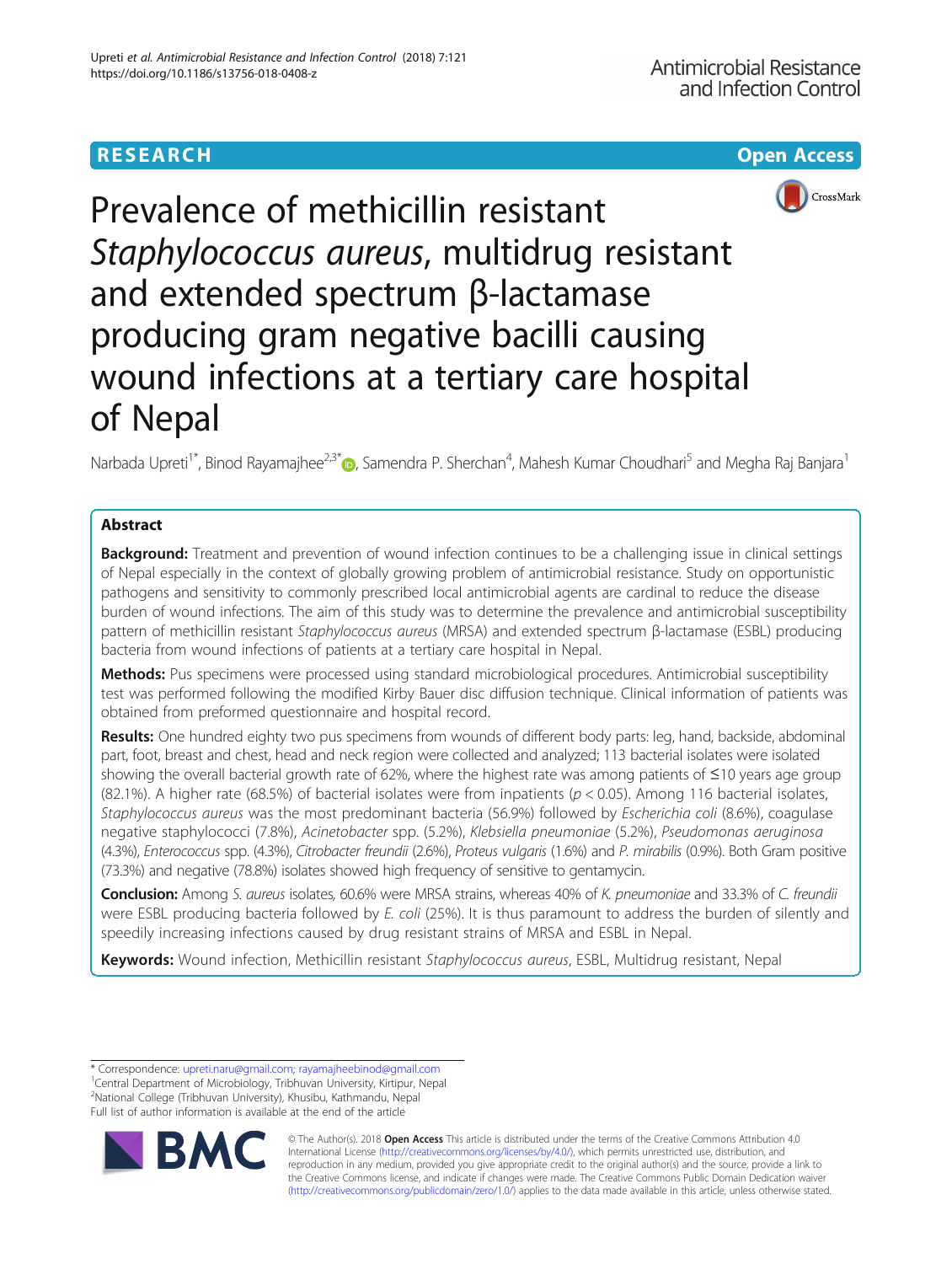## Background

Wound infections result after the active interactions that takes place between a host, a potential pathogen and the surrounding extrinsic factors. The intensity of wound infections may range from a simple self-healing to a severe and life threatening [[1](#page-8-0)]. Tissue invasion by bacterial pathogens is determined by the location of wound [\[2\]](#page-8-0). The common bacterial pathogens isolated from wound infections are Staphylococcus aureus, S. epidermidis, S. pyogenes, coagulase negative staphylococci (CoNS), Acinetobacter spp., Pseudomonas spp., Escherichia coli, Klebsiella spp., Proteus spp., Enterobacter spp., Citrobacter spp., and anaerobes such as Clostridium spp. and Peptostrepto*coccus* spp.  $[3, 4]$  $[3, 4]$  $[3, 4]$  $[3, 4]$ . Acquisition of drug resistance by these pathogenic strains has posed serious challenges for the remedy and management of wound infections around the world [[5\]](#page-8-0). Wound infections can be monomicrobial or polymicrobial [\[6\]](#page-8-0). The presence of bacterial pathogens in wound infections is not uncommon but all wounds do not support the same range and number of species [[7](#page-8-0)]. Hospital-acquired wound infections are the leading cause of morbidity hence, proper management of wound infection in clinical settings is paramount [\[8\]](#page-8-0). The treatment of wound infections is being more challenging due to methicillin resistant S. aureus (MRSA), involvement of polymicrobial flora and fungi [\[9](#page-8-0)]. In addition, antimicrobial resistance (AMR) is creating a serious problem in all clinical settings and AMR has become the biggest public health threat globally [[10](#page-8-0)].

MRSA, a leading strain of wound infections, involves significant areas of skin or deeper soft tissues like ab-scesses, cellulitis, burns or infected deep ulcers [[11](#page-8-0)]. Extended spectrum β- lactamase (ESBL) producing Enterobacteriaceae are also in frontline of wound infections. In ESBL, positive strains plasmid mediated AmpC enzymes, and carbapenem hydrolyzing β- lactamase (carbapenemases) conferred resistance to the newer β- lactam antimicrobials [\[12\]](#page-8-0). ESBL have been reported most frequently in *Escherichia coli* and *Klebsiella* spp. including other bacterial species such as Salmonella enterica, P. aer-uginosa, and Serratia marcescens [[13](#page-8-0)]. This surge in antimicrobial resistance further delays wound healing and the infection becomes more worst which increases hospital stay, prolongs trauma care, and high medical costs [[14](#page-8-0)]. On the other hand, most of the clinical laboratories in underdeveloped countries are not equipped with testing facilities to detect ESBL producing bacteria. In Nepal, there is scanty data on the prevalence of ESBL-producing bacteria causing wound infections. The goal of this study was to determine the prevalence of MRSA, multidrug resistant and ESBL producing Gram negative bacilli from wound infections of patients visiting KIST Medical College and Teaching Hospital, Lalitpur, Nepal. Early reporting of drug resistant pathogens and

## Methods

wound infections.

# Study site and population

A descriptive cross-sectional study was designed and carried out to determine the bacteriological profile of wound infections. MRSA, MDR and ESBL producing bacteria were identified from the pus samples of patients with wound infection visiting KIST Medical College and Teaching Hospital, Kathmandu, Nepal from November 2014 to August 2015. A total of 182 pus and Fine Needle Aspirate specimens were collected from patients with clinical features of wound infection like patients with pain, complaints of regular discharge, foul smelling and red swelling. During the study, patients of all age groups and both genders from out-patients (39/182) and in-patients (143/182) were included. Patients who were admitted in the hospital for more than 3 days and/or in prior antibiotic treatment and anaerobic wound infections were excluded from this study.

## Sampling procedure

Pus specimens were collected from elective surgery wounds of hospital wards [surgical, post- operative, trauma, orthopedic, ENT (eye-nose-throat), gynecology wards], open and dressed wounds. Sterile cotton swabs and fine needle syringes (FNS) were used to collect pus samples from open wounds then each sample was labeled properly with date/time of sample collection, collection method and the patient's details. Swabs from open wounds were aseptically collected after cleaned off while pus from dressed wounds were collected after removing the dressing items. The information of each patient was recorded such as site of infection, signs and symptoms, other underlying diseases, and prior antibiotics administration. Before collecting the sample, the area was rinsed with sterile normal saline and then a sterile cotton swab was gently rolled over the surface of the wound. The swab with pus was kept in a sterile test tube with cap where details was labeled properly. For the collection of pus sample from deep wounds, FNS was used. Specimens were collected from wounds of different body parts: leg, hand, back part of body, abdominal part, foot region, breast and chest part, head and neck region. Amies transport medium was used to transport the collected specimens. For Fine Needle Aspiration Cytology (FNAC), the syringe was properly capped, labeled and dispatched to the laboratory immediately.

# Processing of samples

## Macroscopic examination of samples

Among 182 pus specimens collected, 56 (30.8%) were from the leg region, 43 (23.6%) from hand, 15 (8.2%)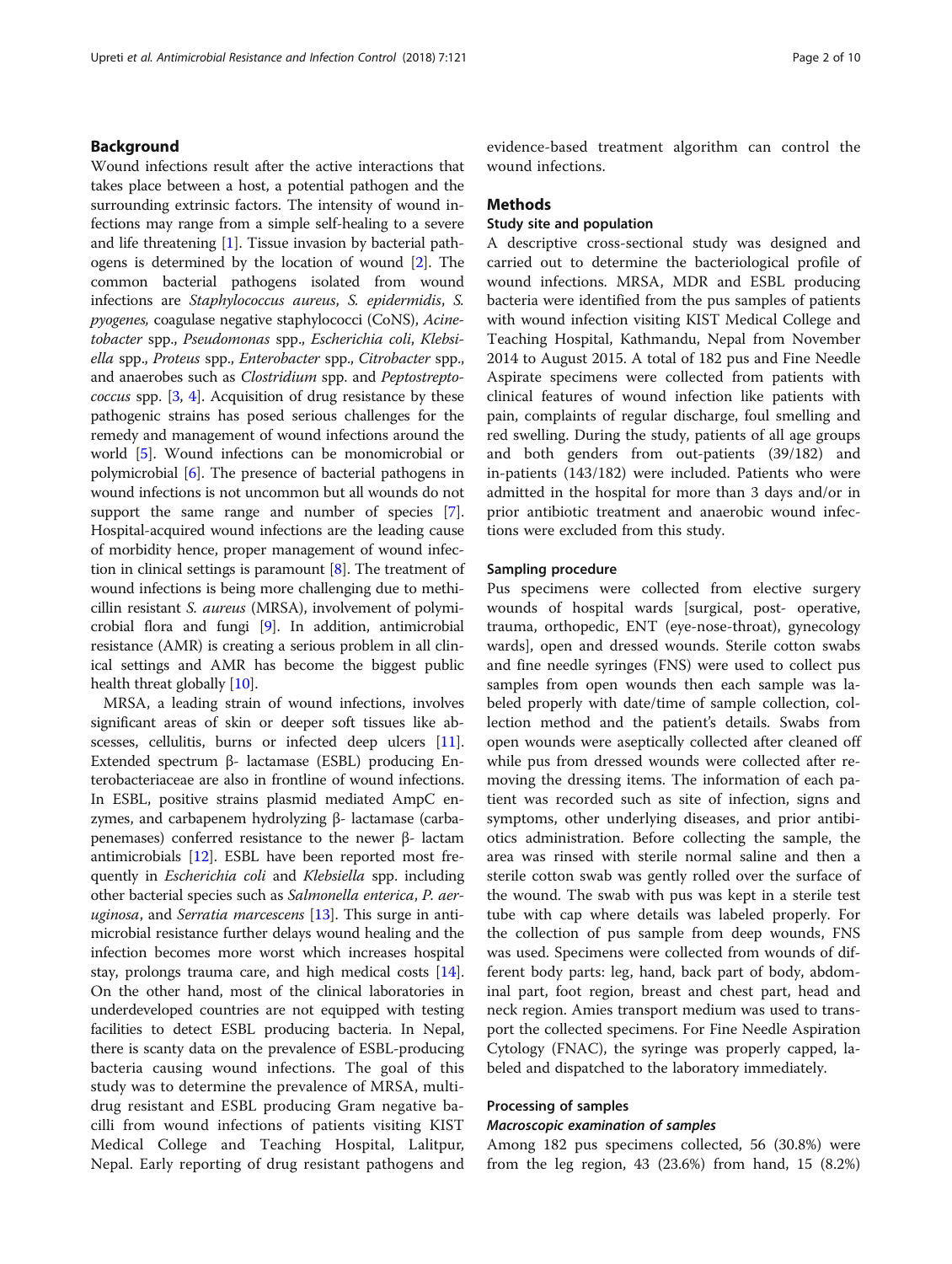from back part of body, 14 (7.8%) from abdominal part, 15 (8.2%) from foot region, 6 (3.3%) from breast and chest part, and 33 (18.1%) were from head and neck region wounds. All the specimens were visually examined for consistency, color, turbidity, presence or absence of blood depending upon the type and site of wound. Additionally, pus swabs were observed whether they were labeled correctly or not.

# Microscopic examination of samples

After transportation of specimens to the laboratory, Gram staining of each specimens was performed [\[15\]](#page-8-0).

## Culture of specimens and identification of isolated bacteria

Pus specimens were inoculated into Chocolate agar, Blood agar, MacConkey agar, Nutrient agar and Potato Dextrose agar plates as per the clinical laboratory guidelines [[16](#page-8-0)]. The preliminary identification of the isolated bacteria was done based on colony form, size, shape, pigmentation, margin, and elevation. The isolated organisms were identified by performing different biochemical tests and Gram staining then antimicrobial susceptibility tests were performed. In case of no growth after 24 h of incubation further incubation was done up to 48 h at 37 C. After proper incubation period, the culture plates were examined for microbial growth. In every case, each plate was carefully observed. Then, biochemical tests were performed in sterile media for the identification of bacterial isolates. Identification of Staphylococci spp. was done by Gram staining, catalase test, slide coagulase and tube coagulase test. Similarly, Gram negative strains were identified based on result of different biochemical tests; Oxidase, Catalase, Methyl Red (MR), Voges Proskauer (VP), Citrate utilization, Urea Hydrolysis, Triple Sugar Iron agar (TSI), Sulfide Motility and Indole test. Colony morphology and microscopic observation were taken in account for identification of Candida spp.

# Examination of antimicrobial susceptibility pattern of isolated organism

Antimicrobial susceptibility pattern was performed for isolated and identified bacteria from pus samples following the modified Kirby Bauer disc diffusion technique. A dilution of the identified organism was prepared comparing with the standard 0.5 McFarland turbidity which was used to swab over the Mueller Hinton agar (MHA) medium for the antimicrobial susceptibility test (AST). Discs of antibiotic used for Gram positive bacteria were ampicillin (10 μg), cefotaxime (30 μg), gentamycin (10 μg), ciprofloxacin (5 μg), trimethoprim + sulfamethoxazole (25 μg), cefoxitin (30 μg), amikacin (30 μg) and tetracycline (30 μg) whereas antibiotics used for Gram negative organisms were ampicillin (10 μg), trimethoprim + sulfamethoxazole (25 μg), gentamycin (10 μg), ciprofloxacin

(5 μg), cefazolin (30 μg), ceftriaxone (30 μg), cefotaxime (30 μg), amikacin (30 μg), piperacillin (100 μg), tobramycin (10 μg), imipenem (10 μg), and meropenem (10 μg). After 24 h of incubation period at 37 C, the zone of inhibition (ZOI) was measured then the results were analyzed according to the guidelines issued by the Clinical Laboratory Standard Institute (CLSI - M100-S25, 2015) [[16](#page-8-0)]. Isolates resistant to two or more antimicrobial classes were reported as multi drug resistant (MDR) strains. Antimicrobials and their doses were selected based on prescription frequency by physician and availability in the study setting. Minimum inhibitory and bactericidal concentration (MIC and MBC) of used antimicrobials were not determined due to unavailability of all antimicrobials powder at the time of study period.

# Screening and confirmation for ESBL producers

Enterobacteriaceae isolates were screened for possible ESBL producing bacteria using antibiotic discs of cefotaxime (30 μg), ceftazidime (30 μg), ceftriaxone (30 μg) and aztreonam (30 μg) [ $17$ ]. According to the guidelines, bacterial isolates showing ceftazidime < 22 mm, and cefotaxime < 27 mm are the possible ESBL producer. The suspected ESBL producer strains were subjected to double disc synergy test (DDST) for the confirmation of ESBL producing Enterobacteriaceae [\[18](#page-8-0)].

## Statistical analysis

All data were examined using iBM SPSS version 21.0. Frequencies were calculated for categorical variables. Chi-square test was calculated to analyze significant difference at 95% of confidence level,  $p$  value of  $< 0.05$  was considered significant, unless otherwise noted.

## Quality control

All prepared biochemical and streaking media were checked for their sterility. Strains of E. coli ATCC 25922 and S. aureus ATCC 25923 were used as reference strains for quality control of AST and biochemical tests. The same strain of E. coli was also considered as a negative control during the screening and phenotypic confirmation (DDST) tests of ESBL producing Gram-negative bacilli.

## Results

## Bacterial growth

A total of 182 samples were collected and examined from hospital patients with clinical features of wound infection, 113 (62%) specimens were positive for aerobic bacterial growth. Out of 116 bacterial isolates obtained from 113 positive samples, 83 (71.6%) bacterial isolates were Gram positive and 33 (28.4%) isolates were Gram negative. Among processed specimens, 64% (100/156) of pus swabs and 50% (13/26) of aspirated pus specimens have shown aerobic bacterial growth (Fig. [1\)](#page-3-0). Out of 113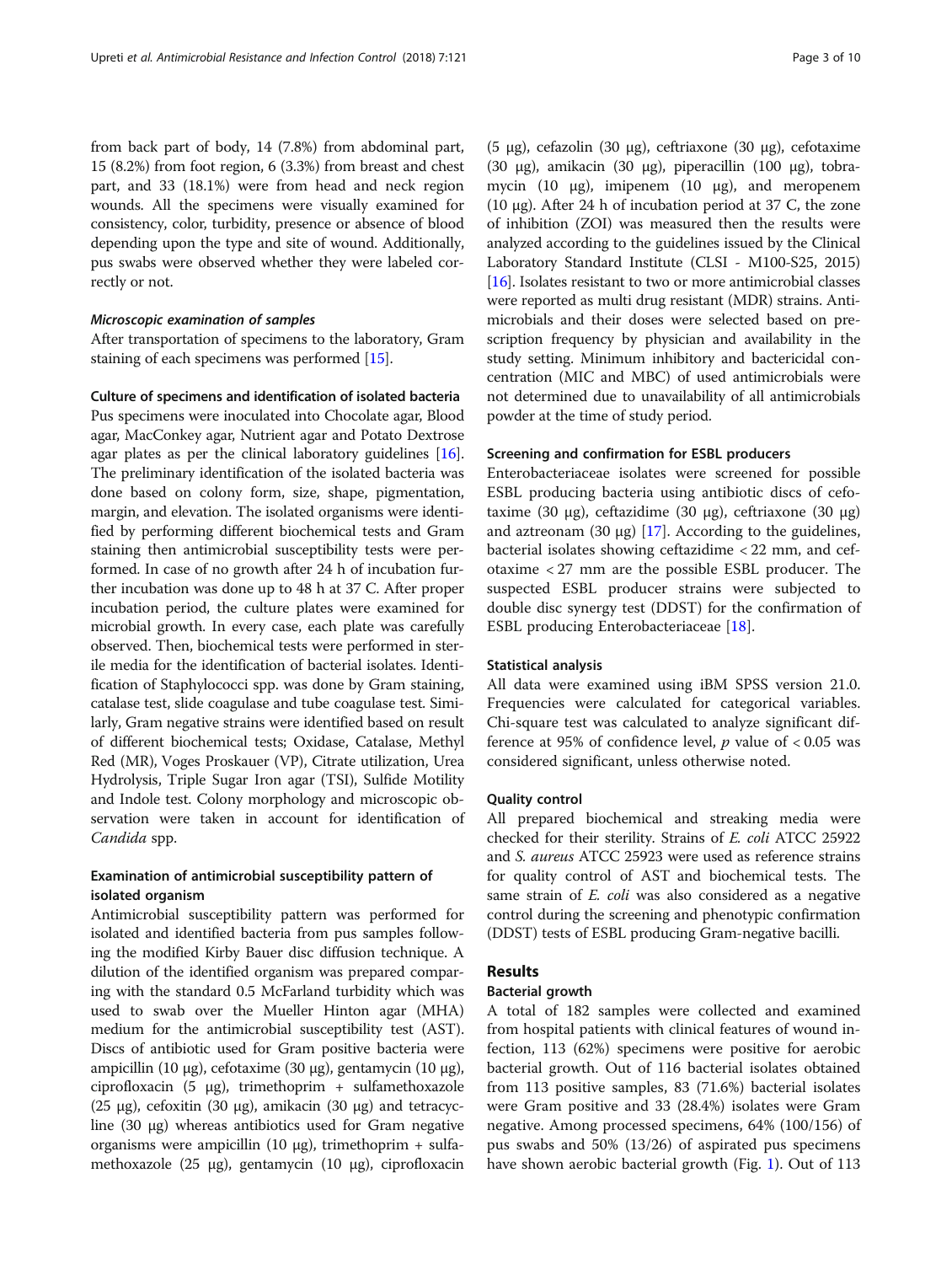<span id="page-3-0"></span>

specimens positive for aerobic bacterial culture, polymicrobial growth was observed in 3 (2.7%) specimens where combinations of *S. aureus - Acinetobacter spp.*, S. aureus - Citrobacter freundii and Enterococcus spp. - Candida spp. were reported. High incidence of MRSA 60.6% (40/66), MDR (80% of E. coli, 68.2% of S. aureus, 80% of P. aeruginosa, 77.7% of CoNS and 50% of Proteus spp.) and ESBL (25% of E. coli, 40% of K. pneumoniae, and 33.3% of C. freundii) producing isolates were reported in this study.

Sixty two (34.1%) specimens processed were collected from the leg, 36 (19.8%) from hand, 16 (8.8%) from backside, 15 (8.2%) from abdominal, 22 (12.1%) from foot, 13 (7.1%) from breast and chest, 18 (9.9%) from head and neck part. Majority of patients (86%) were presented with fever, lethargy and muscle pain at the time of sample collection. None of the patients were reported with any underlying diseases. Patients who had other infections and antibiotic treatment were excluded from the study subject.

# Wound infection in relation with demographic characteristics of the patients

Eighty one (44.5%) samples were from male patients and among them 45 (55.5%) samples showed aerobic bacterial growth, while 101 (55.5%) samples were from female patients, and 68 (68.3%) samples were positive for aerobic bacterial growth but there was no significant difference in between aerobic bacterial growth and gender of patients  $(p > 0.05)$  (Table 1). Highest rate of wound infection was observed among patients of age group  $\leq 10$  years (82.1%), followed by patients of age group 71–80 years (77.8%).

Growth pattern in outpatient and inpatient departments One hundred forty three samples were from inpatient department (from different wards) and 39 samples were from outpatient department. Out of 143 samples from inpatient, 98 (68.5%) were positive and out of 39 samples from outpatient, 15 (38.5%) were positive for bacterial growth. Type of patients based on department had a positive correlation with aerobic bacterial growth ( $p < 0.05$ ).

Pus specimens were collected from inpatient departments/wards (such as surgical wards, post- operative

Table 1 Socio-demographic features of the patients and ratio of wound infection

| Demographic<br>features | Infected<br>[No. (%)] | Not infected<br>[No. (%)] | Total<br>[No. (%)] |
|-------------------------|-----------------------|---------------------------|--------------------|
| Sex                     |                       |                           |                    |
| Male                    | 45 (55.6)             | 36 (44.4)                 | 81 (44.5)          |
| Female                  | 68 (67.3)             | 33 (32.7)                 | 101(55.5)          |
| Total                   | 113(62.1)             | 69 (37.9)                 | 182 (100)          |
| Age in years            |                       |                           |                    |
| $\leq 10$               | 23 (82.1)             | 5(17.9)                   | 28 (15.4)          |
| $11 - 20$               | 18 (60.0)             | 12 (40.0)                 | 30 (16.5)          |
| $21 - 30$               | 12 (44.4)             | 15 (55.6)                 | 27 (14.9)          |
| $31 - 40$               | 21(65.6)              | 11 (34.4)                 | 32 (17.6)          |
| $41 - 50$               | 9(40.9)               | 13 (59.1)                 | 22 (12.0)          |
| $51 - 60$               | 15 (68.2)             | 7(31.8)                   | 22 (12.0)          |
| $61 - 70$               | 8(66.7)               | 4(33.3)                   | 12(6.6)            |
| $71 - 80$               | 7(77.8)               | 2(22.2)                   | 9(5.0)             |
| Total                   | 113 (62.00)           | 69 (38.00)                | 182 (100)          |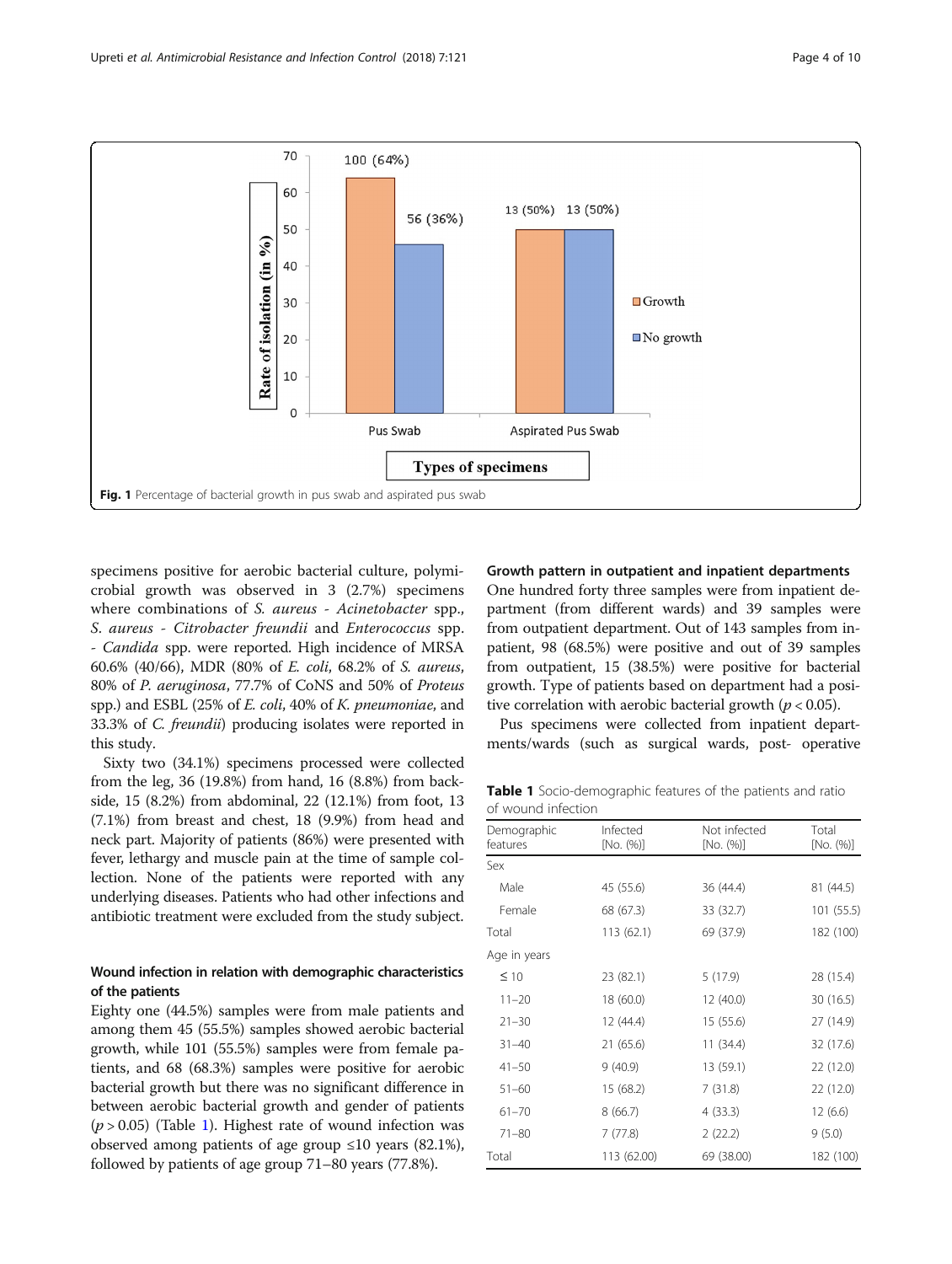wards, orthopedic ward, ENT (eye-nose-throat), gynecology wards) and from outpatient department. Eighty nine (48.9%) specimens were from traumatic cases, followed by 57 (31.3%) specimens which were from postoperative cases. The most common bacterial isolate was S. aureus followed by E. coli. Out of 116 microbial isolates, 83 (71.6%) were Gram-positive and among them, S. aureus 66 (79.6%) was the most common isolate followed by CoNS 9 (10.8%), Enterococcus spp. 5 (6%) and Candida spp. 3 (3.6%). On the other hand, 33 (28.4%) were Gram-negative of which E. coli 10 (30.3%) was predominant isolate followed by K. pneumoniae 6 (18.2%), Acinetobacter spp. 6 (18.2%), P. aeruginosa 5 (15.1%), C. freundii 3 (9.1%), P. vulgaris 2 (6.1%) and P. mirabilis 1 (3%). In pus swab, S. aureus (58%) was the predominant isolate followed by E. coli (10%) and CoNS (9%). Similarly, in case of aspirates pus samples, S. aureus (50%) was the highest followed by K. pneumoniae (18.7%) (Table 2 and Additional file [1](#page-8-0)).

# Antibiogram result of gram negative bacteria isolated from patients at KIST Hospital, November 2014 to august 2015

A total of 10 E. coli were isolated from wound specimens and 80% (8/10) of isolates were sensitive to gentamicin, 60% were sensitive to ciprofloxacin, 50% were sensitive to cefotaxime and 40% were sensitive to cotrimoxazole. All isolates of E. coli (100%) were resistant to ampicillin followed by cefazolin (80%) and ceftriaxone (70%). All the isolates of P. aeruginosa (100%) were susceptible to amikacin, tobramycin and imipenem while 80% of the P. aeruginosa isolates were sensitive to ciprofloxacin. In contrast, 40% and 60% of P. aeruginosa isolates were resistant to ceftazidime and piperacillin respectively. Similarly, 83.3%  $(6/5)$  of K. *pneumoniae* were sensitive to meropenem while 66.7% of isolates were susceptible to ciprofloxacin,

Table 2 Pattern of microbial isolates in wound samples

| Type of organism   |     | Type of Specimens |                |               | Total |      |  |  |
|--------------------|-----|-------------------|----------------|---------------|-------|------|--|--|
|                    |     | Pus swab          |                | Aspirated pus |       |      |  |  |
|                    | No. | %                 | No.            | %             | No.   | %    |  |  |
| S. aureus          | 58  | 58                | 8              | 50            | 66    | 56.9 |  |  |
| E. coli            | 10  | 10                |                |               | 10    | 8.6  |  |  |
| P. aeruginosa      | 5   | 5                 |                |               | 5     | 4.3  |  |  |
| CoNS               | 9   | 9                 |                |               | 9     | 7.8  |  |  |
| Acinetobacter spp. | 6   | 6                 |                |               | 6     | 5.2  |  |  |
| Enterococcus spp.  | 3   | 3                 | 2              | 12.5          | 5     | 4.3  |  |  |
| C. freundii        | 1   | 1                 | $\overline{2}$ | 12.5          | 3     | 2.6  |  |  |
| K. pneumoniae      | 3   | 3                 | 3              | 18.7          | 6     | 5.2  |  |  |
| P. vulgaris        | 2   | $\overline{2}$    |                |               | 2     | 1.6  |  |  |
| P. mirabilis       | 1   | 1                 |                |               | 1     | 0.9  |  |  |
| Candida spp.       | 2   | $\overline{2}$    | 1              | 6.3           | 3     | 2.6  |  |  |
| Total              | 100 | 100               | 16             | 100           | 116   | 100  |  |  |

gentamycin and amikacin. A total of 50% of the K. pneumoniae isolates were sensitive to cotrimoxazole and ceftriaxone. All the isolates (100%) of both Proteus vulgaris and P. mirabilis were susceptible to cefotaxime and amikacin. There was 100% resistant of P. mirabilis to cotrimoxazole and cefazolin while 50% and 100% of P. vulgaris isolates were resistant to cotrimoxazole and cefazolin respectively. All isolates (100%) of *C. freundii* were resistant to ampicillin and cefazolin while 33.3% (1/3) were sensitive to ciprofloxacin, cotrimoxazole, cefotaxime, gentamycin and ceftriaxone (Table [3\)](#page-5-0).

# Antibiogram result of gram positive S. aureus, CoNS, and Enterococcus species

Among total isolated S. aureus, 77.3% of S. aureus were susceptible to gentamycin, where 75.8% of the isolates were susceptible to cefotaxime. Similarly, 45.5% of S. aureus were susceptible to ciprofloxacin while 39.4% of S. aureus isolates were susceptible to cefoxitin. Eighty percent of Enterococcus spp. were sensitive to tetracycline. (Table [4](#page-5-0)). Among 66 S. aureus isolated from pus swab and aspirated pus, 40 (60.6%) isolates of S. aureus were MRSA.

#### ESBL producers among Enterobacteriaceae isolates

Among 10 isolates of E. coli, 2 (25%) were positive for ESBL and among 6 isolates of K. pneumoniae, 2 (40%) were positive for ESBL. Additionally, among 3 isolates of C. freundii, 1 (33.3%) was ESBL positive whereas Proteus spp. were negative for ESBL (Table [5\)](#page-6-0).

## Antibiogram result of isolates

Eighty percent (80%) of E. coli and 68.2% of S. aureus were MDR (resistant to two or more than two antimicrobial classes) strains. Similarly, 80% of P. aeruginosa and 77.7% of CoNS were MDR strains. Additionally, 83.3% of K. pneumoniae isolates were resistant to at least two different classes of used antibiotics. In this study, 50% of Proteus spp. isolates were MDR (Table [6](#page-6-0)).

## **Discussion**

Aerobic bacteria causing wound infections were isolated and identified from pus specimens by series of biochemical tests and their antimicrobial susceptibility patterns to commonly used antibiotics in study area were examined. Enterobacteriaceae isolates were further processed for confirmation of ESBL producer. In this study, 60.4% of culture positive specimens showed monomicrobial growth, 1.7% showed polymicrobial and 37.9% were negative for aerobic bacterial growth. This finding is consistent with previous studies conducted by Egbe et al. and Kumari et al.  $[19, 20]$  $[19, 20]$  $[19, 20]$  $[19, 20]$ . Bhatta et al.,  $[21]$  $[21]$  $[21]$  have reported 60% of bacterial wound infection from Nepal in 2008. Out of 182 non-repeated samples analyzed, 143 (78.6%) samples were from inpatients, where 98 (68%) were positive for aerobic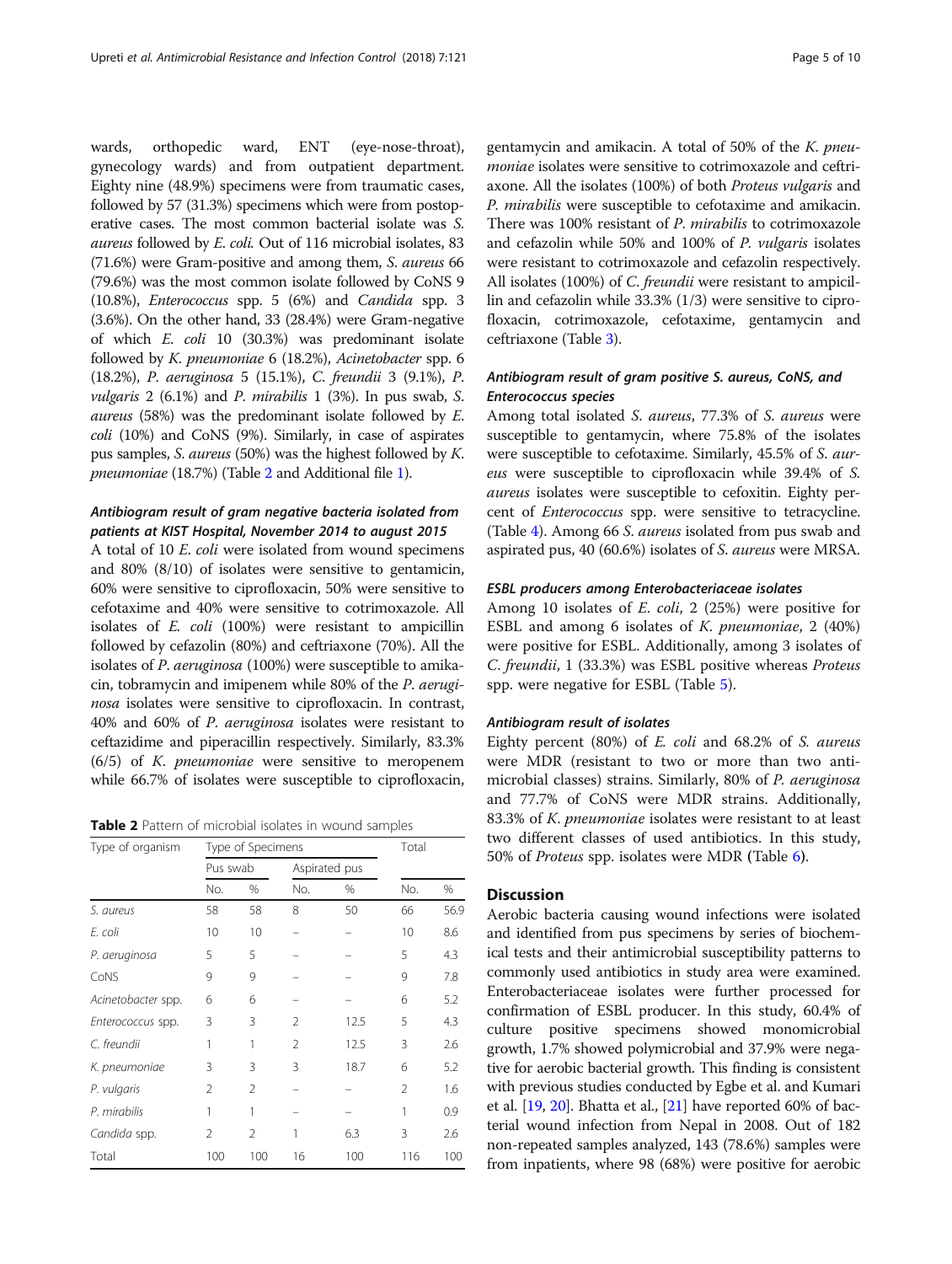| Isolates                     |                      |                |             |             |           | Antimicrobial agents   |            |            |             |                        |
|------------------------------|----------------------|----------------|-------------|-------------|-----------|------------------------|------------|------------|-------------|------------------------|
|                              | <b>RXN</b>           | AMP            | AK          | CIP         | COT       | GEN                    | <b>CTX</b> | <b>CTR</b> | CZ          | <b>MRP</b>             |
| E., coli (10)                | S                    | $\overline{0}$ | Nt          | 6(60)       | 4(40)     | 8(80)                  | 5(50)      | 3(30)      | 2(20)       | Nt                     |
|                              | R                    | 10 (100)       | Nt          | 4(40)       | 6(60)     | 2(20)                  | 5(50)      | 7(70)      | 8 (80)      | $\mathsf{N}\mathsf{t}$ |
| P. aeruginosa (5)            | S                    | Nt             | 5(100)      | 4(80)       | Nt        | Nt                     | Nt         | Nt         | Nt          | Nt                     |
|                              | R                    | Nt             | $\circ$     | 1(20)       | Nt        | Nt                     | Nt         | Nt         | Nt          | $\mathsf{N}\mathsf{t}$ |
| K. pneumoniae (6)            | S                    | Nt             | 4(66.7)     | 4(66.7)     | 3(50)     | 4(66.7)                | Nt         | 3(50)      | Nt          | 5(83.3)                |
|                              | R                    | Nt             | 2(33.3)     | 2(33.3)     | 3(50)     | 2(33.3)                | Nt         | 3(50)      | Nt          | 1(16.7)                |
| P. vulgaris $(n = 2)$        | S                    | $\overline{0}$ | 2(100)      | 1(50)       | 1(50)     | Nt                     | 2(100)     | Nt         | 0           | Nt                     |
|                              | R                    | 2(100)         | $\circ$     | 1(50)       | 1(50)     | $\mathsf{N}\mathsf{t}$ | 0          | Nt         | 2(100)      | $\mathsf{N}\mathsf{t}$ |
| P. mirabilis $(n = 1)$       | S                    | 1(100)         | 1(100)      | 1(100)      | $\circ$   | Nt                     | 1(100)     | Nt         | $\mathbf 0$ | $\mathsf{N}\mathsf{t}$ |
|                              | R                    | 0              | $\mathbf 0$ | $\mathbf 0$ | 1(100)    | Nt                     | 0          | Nt         | 1(100)      | Nt                     |
| C. freundii (3)              | S                    | $\mathbf{0}$   | Nt          | 1(33.3)     | 1(33.3)   | 1(33.3)                | 1(33.3)    | 1(33.3)    | $\mathbf 0$ | Nt                     |
|                              | R                    | 3(100)         | Nt          | 2(66.7)     | 2(66.7)   | 2(66.7)                | 2(66.7)    | 2(66.7)    | 3(100)      | $\mathsf{N}\mathsf{t}$ |
| Acinetobacter spp. $(n = 6)$ | S                    | 2(33.3)        | 4(66.7)     | 4(66.7)     | 3(50)     | 4(66.7)                | 3(50)      | Nt         | 3(50)       | Nt                     |
|                              | R                    | 4(66.7)        | 2(33.3)     | 2(33.3)     | 3(50)     | 2(33.3)                | 3(50)      | Nt         | 3(50)       | Nt                     |
|                              | Antimicrobial agents |                |             |             |           |                        |            |            |             |                        |
|                              | <b>RXN</b>           | AMP            | AK          | CIP         | CAZ       | <b>TOB</b>             | <b>IMP</b> | PI         | CZ          | <b>MRP</b>             |
| P. aeruginosa (5)            | S                    | Nt             | 5(100)      | 4(80)       | 2(40)     | 5(100)                 | 5(100)     | 3(60)      | Nt          | Nt                     |
|                              | R                    | Nt             | $\mathbf 0$ | 1(20)       | 3(60)     | $\mathbf{0}$           | 0          | 2(40)      | Nt          | Nt                     |
| Total $(n = 38)$             | S                    | 3(13.6)        | 21 (84)     | 25(65.7)    | 14 (42.4) | 22(73.3)               | 17(63)     | 10(41.7)   | 5(22.7)     | 5(83.3)                |
|                              | R                    | 19 (86.4)      | 4(16)       | 13 (34.3)   | 19 (57.6) | 8(26.7)                | 10(37)     | 14(58.3)   | 17(77.3)    | 1(16.7)                |

<span id="page-5-0"></span>Table 3 Antibiotic susceptibility test result of Gram negative bacteria isolated from pus specimens

Nt not tested, S Sensitive, R Resistant, RXN Reaction, AMP Ampicillin, AK Amikacin, CIP Ciprofloxacin, COT trimethoprim + sulfamethoxazole (cotrimoxazole), GEN Gentamicin, CTX Cefotaxime, Caz Ceftazidime, TOB Tobramycin, IMP Imipenem, PI Piperacillin, CTR Ceftriaxone, CZ Cefazolin, MRP Meropenem

bacterial growth. Our finding shows higher rate of wound infection in inpatients (68%) as compare to outpatients (39%) and the result was statistically significant ( $p < 0.05$ ). Similar finding was reported by Stephen et al. [[19](#page-8-0)]. Among 182 specimens collected, 156 (85.7%) were pus swabs with 64% (100/156) aerobic bacterial growth and 26 (14.3%) were aspirated pus where 13 (50%) were positive for aerobic bacterial growth. Shrestha et al., [\[21\]](#page-8-0) have

found the similar prevalence rate in Nepal before. Pus aspiration is generally taken as sample of choice from deep seated and closed wound infections [[22,](#page-8-0) [23\]](#page-8-0).

Eighty one (44.5%) pus specimens were collected from male patients, while 101 (55.5%) specimens were from female patients and the result was statistically insignificant  $(p > 0.05)$ . In this study, female patients outnumbered the male patients [\[24\]](#page-9-0) but other studies showed wound

| <b>Table 4</b> Antibiotic susceptibility test result of Gram positive bacteria isolated from pus specimens |  |  |  |
|------------------------------------------------------------------------------------------------------------|--|--|--|
|------------------------------------------------------------------------------------------------------------|--|--|--|

| Isolates                    | Antimicrobial agents |            |       |            |            |            |            |           |           |
|-----------------------------|----------------------|------------|-------|------------|------------|------------|------------|-----------|-----------|
|                             | <b>RXN</b>           | AMP        | AK    | <b>CIP</b> | <b>COT</b> | GEN        | <b>CTX</b> | <b>CX</b> | TE.       |
| S. aureus $(n = 66)$        |                      | 5(7.6)     | Nt    | 37(56.1)   | 26 (39.4)  | 54 (81.8)  | 53 (80.3)  | 26 (39.4) | 29 (43.9) |
|                             | R                    | 61 (92.4)  | Nt    | 29 (43.9)  | 40(60.6)   | 12 (18.2)  | 13 (19.7)  | 40 (60.6) | 37 (56.1) |
| CoNS $(n=9)$                |                      | 1(11.1)    | Nt    | 3(33.3)    | 4(44.4)    | 6(66.7)    | 2(22.2)    | 4(44.4)   | 5(55.6)   |
|                             | R                    | 8(88.9)    | Nt    | 6(66.7)    | 5(55.6)    | 3(33.3)    | 7(77.8)    | 5(55.6)   | 4(44.4)   |
| Enterococcus spp. $(n = 5)$ | S                    | 3(60)      | 2(40) | 3(60)      | 3(60)      | 3(60)      | 3(60)      | Nt        | 4(80)     |
|                             | R                    | 22(40)     | 3(60) | 2(40)      | 2(40)      | 2(40)      | 2(40)      | Nt        | 1(20)     |
| Total $(n = 80)$            |                      | 9(11.25)   | 2(40) | 43 (53.75) | 33 (41.25) | 63 (78.75) | 58 (72.5)  | 30(40)    | 38 (47.5) |
|                             | R                    | 71 (88.75) | 3(60) | 37 (46.25) | 47 (58.75) | 17(21.25)  | 22(27.5)   | 45 (60)   | 42 (52.5) |

Nt not tested, S Sensitive, R Resistant, RXN Reaction, AMP Ampicillin, AK Amikacin, CIP Ciprofloxacin, COT trimethoprim + sulfamethoxazole (cotrimoxazole), GEN Gentamicin, CTX Cefotaxime, CX Cefoxitin, TE Tetracycline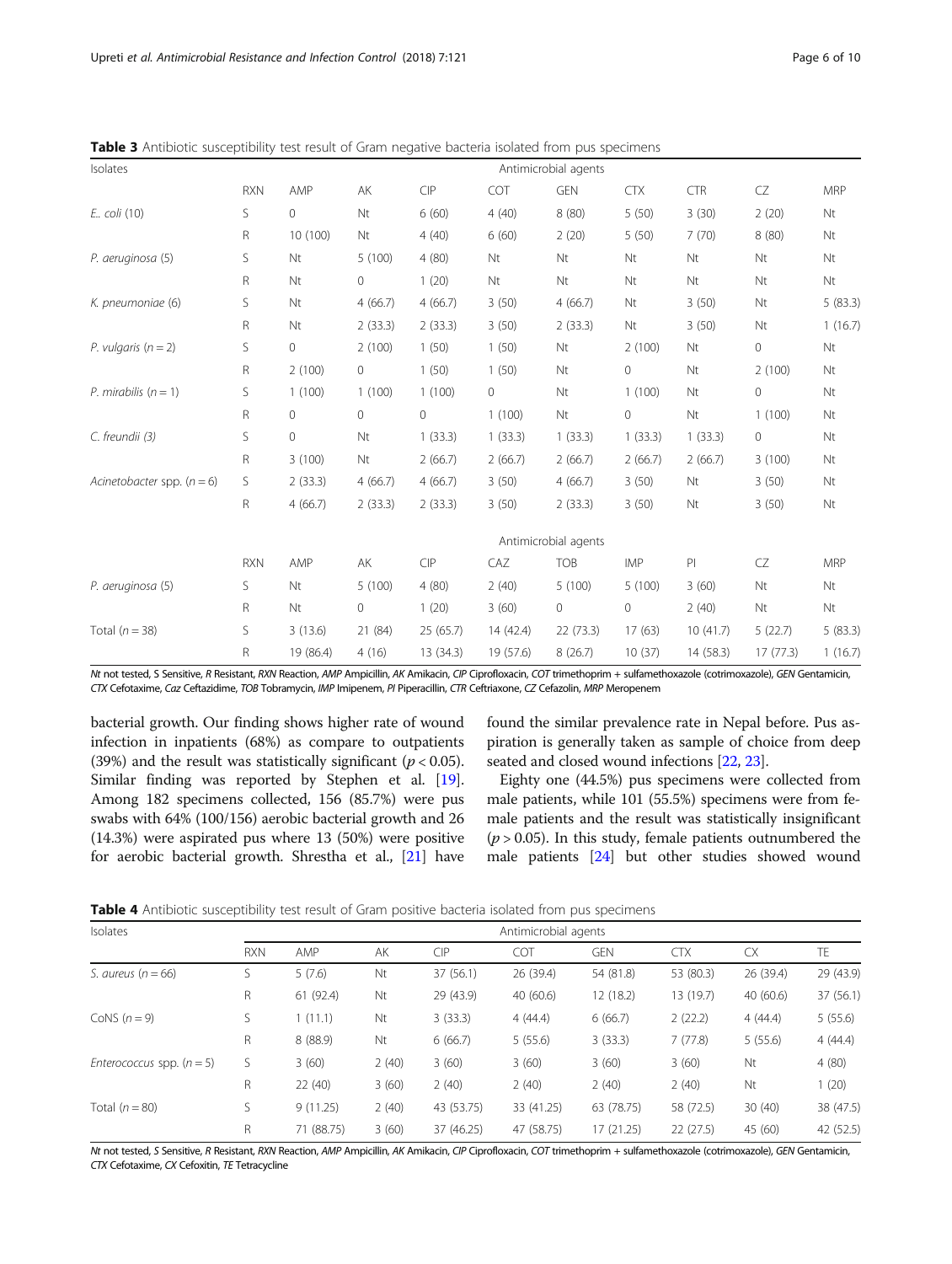<span id="page-6-0"></span>Table 5 ESBL producers among Enterobacteriaceae

| Bacterial     | Total         |               | ESBL producer |  |  |
|---------------|---------------|---------------|---------------|--|--|
| isolates      |               | No.           | %             |  |  |
| E. coli       | 10            | 2             | 25.0          |  |  |
| K. pneumoniae | 6             | $\mathcal{P}$ | 40.0          |  |  |
| P. vulgaris   | $\mathcal{P}$ | 0             | 0             |  |  |
| P. mirabilis  |               | 0             | $\Omega$      |  |  |
| C. freundii   | ξ             |               | 33.3          |  |  |

infection was higher in male as compared to female [[25](#page-9-0), [26](#page-9-0)]. In our study, lower number of male patients (44.5%) might be due to small sample size as compared to other studies. In this study, monomicrobial growth (97.3%) was higher than polymicrobial growth (2.7%) both in pus swab and aspirated pus. Multiple studies carried out in wound infections have shown higher rate of monomicrobial infection than polymicrobial infection [[27\]](#page-9-0). Similarly a high rate (86–100%) of monomicrobial wound infection was reported from different states of India [\[28](#page-9-0), [29\]](#page-9-0).

Among different age groups, the prevalence of wound infections was highest among age group ≤10 years (82.1%) followed by age group 70–80 years (77.8%). This is in agreement with study carried by Lakhey et al. where higher prevalence of wound infection was reported among patients of age group 60–80 years [[20\]](#page-8-0). Similarly, in a study done by Mohammedaman et al., [\[5\]](#page-8-0) in South Ethiopia, 87.5% wound infection was in patients with age  $\geq 60$  years. Since old individuals and children have weak immunity, that might be the reason for them being more prone to wound infections. Ranjan et al. have reported more pathogenic strains from patients of age group 21–40 years in post-operative wound infections in India [[30](#page-9-0)].

Among 116 bacterial isolates, 11 different species were identified. S. aureus (56.9%) was the most common isolate followed by E. coli (8.6%) and CoNS (7.8%). Other identified bacteria from pus specimens included P. aeruginosa (4.3%), Acinetobacter spp. (5.2%), Enterococcus spp. (4.3%), C. freundii (2.6%), K. pneumoniae (5.2%), P. vulgaris (1.6%), and P. mirabilis (0.9%). The predominance of S. aureus in wound infection is supported by different studies [\[21,](#page-8-0) [30](#page-9-0)]. As being a normal flora of human skin, it can get access into the wound easily. Kansakar et al., [[32](#page-9-0)] have reported that 82.5% of bacterial growth in pus samples and 13 different bacterial species were isolated where S. aureus was predominant (57.7%) species followed by  $E.$  coli (11%) and CoNS (3%). According to Mumtaz et al., [\[33](#page-9-0)] S. aureus was the most common bacteria (49%) found in wound infections followed by E. coli (25.9%), Klebsiella spp. (9.5%), P. aeruginosa (8.6%), Proteus spp. (4%) and Acinetobacter (2.7%) spp. S. aureus is the most common strain (25%) as a commensal organism of human skin and nasal passage. Hence, most frequent isolation of S. aureus from pus specimens might also be due to contamination of collected specimens with skin normal flora [[31\]](#page-9-0). Contribution of multidrug resistant Acinetobacter spp. to nosocomial infections has increased over the past decade, and many outbreaks involving this bacterium have been reported worldwide [\[32\]](#page-9-0).

Table 6 Antibiogram result of isolates

| Isolated organisms           |                |                       | <b>Total MDR</b><br>$[N(\%)]$ |                |           |  |  |
|------------------------------|----------------|-----------------------|-------------------------------|----------------|-----------|--|--|
|                              |                | No. (%) of resistance |                               |                |           |  |  |
|                              | R <sub>2</sub> | R <sub>3</sub>        | R <sub>4</sub>                | R <sub>5</sub> |           |  |  |
| Gram positive                |                |                       |                               |                |           |  |  |
| S. aureus ( $n = 66$ )       | 20 (30.3)      | 18 (27.3)             | 3(4.5)                        | 4(6.1)         | 45 (68.2) |  |  |
| CoNS $(n=9)$                 | 4(44.4)        | 1(11.1)               | 2(22.2)                       | $\mathbf 0$    | 7(77.7)   |  |  |
| Enterococcus spp. $(n = 5)$  | 3(60)          | $\mathbf 0$           | 1(20)                         | $\mathbf{0}$   | 4(80)     |  |  |
| Total $(n = 80)$             | 27 (33.75)     | 19 (23.75)            | 6(7.5)                        | 4(5)           | 56 (70)   |  |  |
| Gram negative                |                |                       |                               |                |           |  |  |
| E. coli $(n = 10)$           | 6(60)          | 1(10)                 | $\circ$                       | 1(10)          | 8(80)     |  |  |
| P. aeruginosa ( $n = 5$ )    | 2(40)          | 1(20)                 | 1(20)                         | $\mathbf 0$    | 4(80)     |  |  |
| Acinetobacter spp. $(n = 6)$ | 2(33.3)        | 1(16.7)               | 1(16.7)                       | $\mathbf 0$    | 4(66.7)   |  |  |
| C. freundii $(n = 3)$        | 2(66.7)        | 0                     | 0                             | $\mathbf{0}$   | 2(66.7)   |  |  |
| K. pneumoniae $(n = 6)$      | 2(33.3)        | 1(16.7)               | $\Omega$                      | 2(33.3)        | 5(83.3)   |  |  |
| P. vulgaris $(n=2)$          | 1(50)          | $\circ$               | $\mathbf{0}$                  | $\mathbf 0$    | 1(50)     |  |  |
| P. mirabilis $(n = 1)$       | 1(50)          | $\mathbf 0$           | $\mathbf{0}$                  | $\mathbf{0}$   | 1(50)     |  |  |
| Total $(n = 33)$             | 10(30.3)       | 3(9.1)                | 2(6.1)                        | 2(6.1)         | 17(51.5)  |  |  |

R2-R5 number of antibiotics class where an isolate was resistant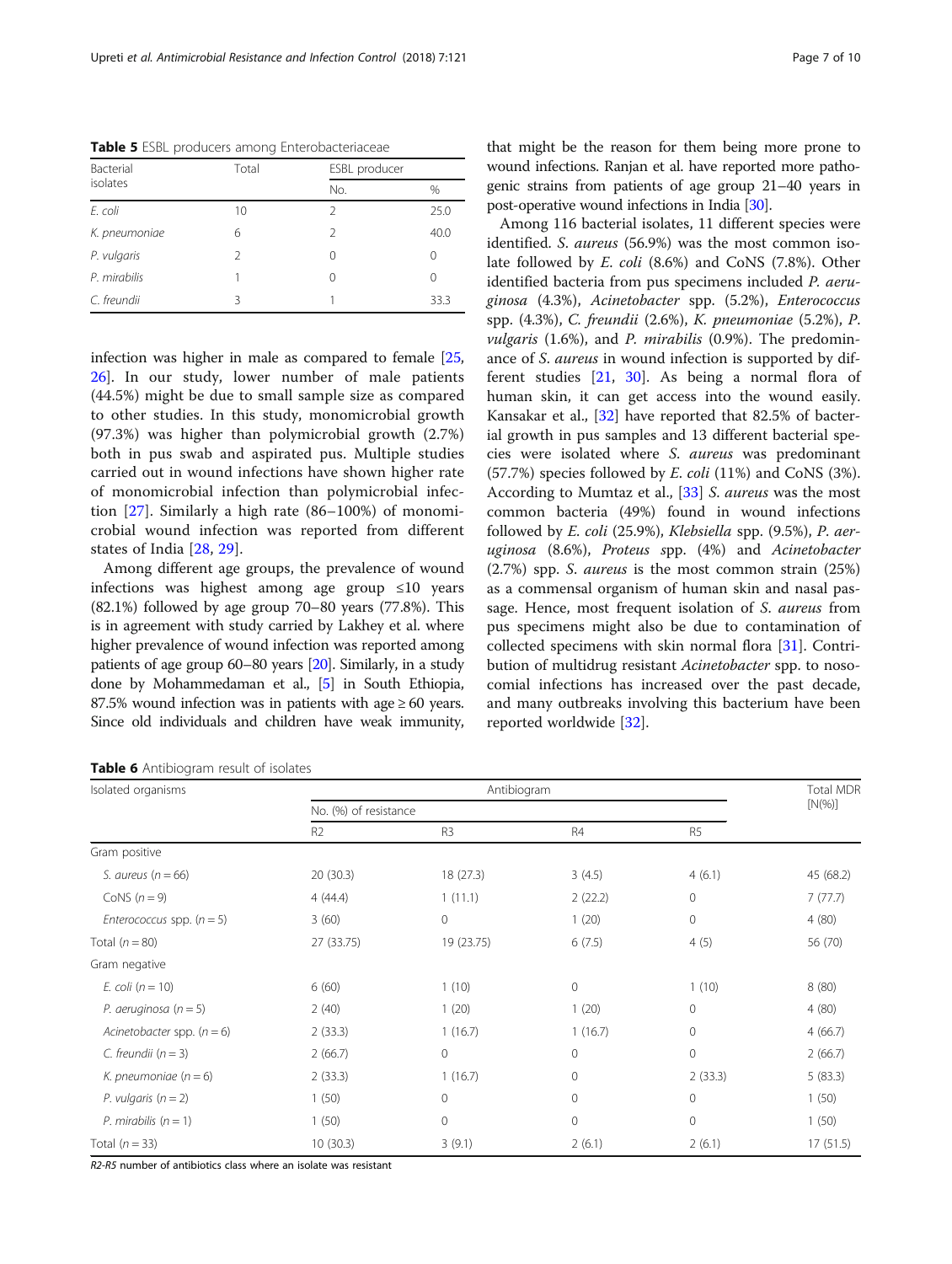Shrestha et al., [[21](#page-8-0)] have found that 85% of S. aureus isolates were sensitive to ciprofloxacin, 83% and 82% were sensitive to cephalexin and cotrimoxazole respectively. In this study, 60.6% of Staphylococci isolates were resistant to cefoxitin. S. aureus which was resistant to cefoxitin antibiotic was reported as MRSA species. Rajbhandari et al., [[36](#page-9-0)] have also reported 61.6% of MRSA prevalence in wound infection. The second common isolate of this study was E. coli where 80%, 60%, 50% and 40% of the isolates were susceptible to gentamycin, ciprofloxacin, cefotaxime and cotrimoxazole respectively. All the isolates of E. coli (100%) were resistant to ampicillin where 30% and 20% were resistant to ceftriaxone and cefazolin respectively. Similarly, 60% and 40% of E. coli isolates were susceptible to ciprofloxacin and cotrimoxazole respectively. This study showed low sensitivity rate as compared to other studies [[33](#page-9-0)]. Hence, increased antimicrobial resistant rate of *E. coli* depicts its important role in nosocomial infections.

All the isolates of P. aeruginosa (100%) were sensitive to amikacin, tobramycin and imipenem while 80% and 60% were sensitive to ciprofloxacin and piperacillin respectively. Only 40% of the P. aeruginosa were susceptible to the antibiotic ceftazidime. In a study conducted by Shrestha et al., [\[21\]](#page-8-0) 93% of isolates were sensitive to amikacin and 66.7% of isolates were sensitive to ciprofloxacin. Our finding in this context is similar with other results where *P. aeruginosa* isolated from pus samples has shown least resistance to ciprofloxacin (6.2–24%) [[34](#page-9-0)]. More prevalence of antimicrobial resistant P. aeruginosa in wound infection is being a challenging issue especially in resource limited countries [[26](#page-9-0)].

K. pneumoniae was most sensitive to meropenem  $(83.3\%)$  and 66.7% of K. *pneumoniae* isolates were equally resistant to gentamycin, ciprofloxacin, and amikacin where 50% of isolated K. pneumoniae were resistant to cotrimoxazole and ceftriaxone. In a study reported by Mohammedaman et al., [\[5\]](#page-8-0) 35.7% of K. pneumoniae were resistant to ciprofloxacin and doxycycline. Furthermore, Rajput et al.,  $[24]$  $[24]$  $[24]$  had reported that 45.5% and 80% of K. pneumoniae strains were resistant to ciprofloxacin and cotrimoxazole respectively. All isolates (100%) of P. vulgaris were susceptible to amikacin, and cefotaxime but 100% of P. vulgaris isolates were resistant to ampicillin and cefazolin while 50% of isolated P. vulgaris were resistant to ciprofloxacin and cotrimoxazole. All isolates (100%) of P. mirabilis were sensitive to ciprofloxacin, amikacin and cefotaxime whereas 100% were resistant to ampicillin, cotrimoxazole and cefazolin. This result is comparable with study carried by Bhatta et al. [\[20\]](#page-8-0).

Among Enterobacteriaceae isolates, 25% of E. coli, 40% of K. pneumoniae and 33.3% of C. freundii were ESBL producer. But none of the Proteus species were ESBL producer. Chander et al., [[35\]](#page-9-0) have reported 13.51% and 16.55% of E. coli and K. pneumoniae as ESBL producer respectively. The prevalence rate may vary based on sample collection method, site of sample collection, microbial detection technique, antimicrobial agents used, and geographical location. In this study, 68.2% of S. aureus and 80% of E. coli isolates were MDR strains. The highest rate (83.3%) of MDR was observed in K. pneumoniae. This finding is in agreement with the study conducted in South-West Ethiopia by Mohammedaman et al. [\[5](#page-8-0)]. Most of the Gram negative isolates were resistant to ampicillin (86.4%) and cefazolin (77.3%) while 88.6% and 60% of Gram positive bacteria were resistant to ampicillin and amikacin respectively. In Nepal, oral administration of antibiotics is common practice which may reduce absorption of antibiotics by blood stream. Long term use of antibiotics via oral route could contribute to bacteria developing resistance.

Wound infection is a burning public health issue especially in developing countries. Severe wound infection can cause great loss including higher rate of morbidity and mortality; longer hospital stays, delay in wound healing, increase economic burden and increase discomfort which in turn increases disease burden significantly. Wound infection is being a common nosocomial infections which accounts for 0–80% of patient's mortality [\[35,](#page-9-0) [36](#page-9-0)].

Modernization in control and prevention of infections has not completely controlled wound infection due to increasing problem of antimicrobial resistance [[37\]](#page-9-0). As compared to previous studies, antimicrobial resistance pattern is increasing at high rate. Multiple factors may contribute to rapid development of antimicrobial resistance by pathogens including misuse, overuse, and underuse of antimicrobials by both clinicians and patients. In Nepal, people purchase antimicrobials without physician's prescription, which is a common practice. This leads to misuse of antimicrobials that contributes to the emergence and spread of antimicrobial resistant strain. MRSA and ESBL producing bacteria are creating a serious problem in wound treatment in different parts of the country.

## Conclusion

In this study, the most common isolate was S. aureus in pus specimens. Among S. aureus isolates, 60.6% were MRSA strains, whereas 40% of K. pneumoniae and 33.3% C. freundii were ESBL producer followed by E. coli (25%). Eighty percent (80%) of E. coli, P. aeruginosa, and 68.2% of S. aureus were MDR strains. This study emphasizes the importance of strict nosocomial infection control strategies and careful prescription of antimicrobials should be implemented by the health care centres. It should be mandatory to screen out ESBL, MRSA, and MDR pathogens and regular monitoring of their antimicrobial susceptibility pattern for prevention and control of wound infections. Early reporting of drug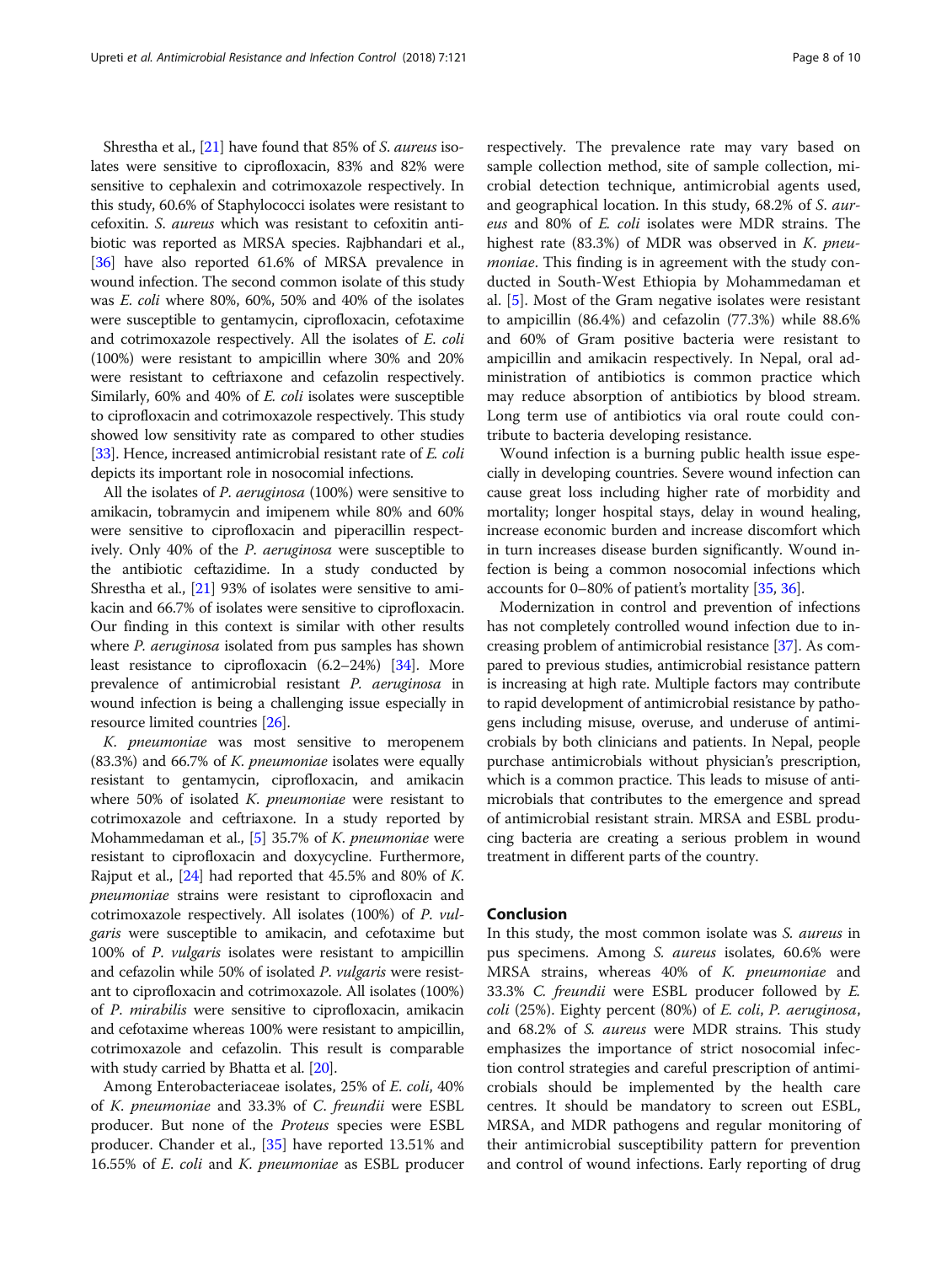<span id="page-8-0"></span>resistant pathogens and evidence-based treatment algorithm can control the wound infections. Research on AMR is in its infancy stage in Nepal, but it is paramount to establish surveillance programs to reduce burden of wound infections.

# Additional file

[Additional file 1:](https://doi.org/10.1186/s13756-018-0408-z) Photograph file. (DOCX 777 kb)

#### Abbreviations

AMR: Antimicrobial resistance; AST: Antibiotic susceptibility test; ATCC: American type culture collection; CDC: Centers for disease control and prevention; CLSI: Clinical laboratory standard institute; CoNS: Coagulase negative Staphylococci; DDST: Double disc synergy test; ENT: Eye-Nose-Throat; ESBL: Extended spectrum β-lactamase; FNAC: Fine needle aspiration cytology; MDR: Multi-drug resistant; MHA: Mueller Hinton agar; MRSA: Methicillin resistant Staphylococcus aureus; SPSS: Statistical package for the social sciences; WHO: World health organization; ZOI: Zone of inhibition; μg: Micro gram

#### Acknowledgements

We would like to acknowledge KIST Medical College and Teaching Hospital, and all the staff of pathology department for guiding the study and Hi Media Pvt. Ltd., India- who provided antibiotic discs for the antimicrobial susceptibility tests.

#### Availability of data and materials

The datasets used and analysed during this study are available in excel sheets which can be obtained from the corresponding author on reasonable request.

#### Authors' contributions

First author: NU is primary author who designed the study methodology, performed laboratory investigations and prepare the manuscript. Second authors: MRB and MKC helped for design the study, analysis of results, proof reading of article, manage necessary arrangements during laboratory investigations and supervised the complete study. BR and SS edited, proof read, helped in data analysis and revised the complete manuscript for submission. All authors approved the final manuscript before submission to the Antimicrobial Resistance & Infection Control.

#### Ethics approval and consent to participate

The ethical approval for this study was obtained from the Institutional Ethical Review Board (IERB) of KIST Medical College and Teaching Hospital, Lalitpur, Nepal before the study. The issued letter of IERB (IRC no. 0041/2013/2014) can be presented on reasonable request. Written consent was taken from all the patients in local language before sample collection. This manuscript does not contain any individual human or animal data or tissue.

#### Consent for publication

Not applicable.

#### Competing interests

The authors declare they do not have any competing interests.

#### Publisher's Note

Springer Nature remains neutral with regard to jurisdictional claims in published maps and institutional affiliations.

#### Author details

<sup>1</sup>Central Department of Microbiology, Tribhuvan University, Kirtipur, Nepal. 2 National College (Tribhuvan University), Khusibu, Kathmandu, Nepal. <sup>3</sup>Department of Infectious Diseases and Immunology, Kathmandu Research Institute for Biological Sciences (KRIBS), Lalitpur, Nepal. <sup>4</sup> Department of Global Environmental Health Sciences, School of Public Health and Tropical Medicine, Tulane University, New Orleans, LA, USA. <sup>5</sup>KIST Medical College and Teaching Hospital, Imadole, Lalitpur, Nepal.

## Received: 31 July 2018 Accepted: 17 September 2018 Published online: 08 October 2018

## References

- 1. Moet GJ, Jones RN, Biedenbach DJ, Stilwell MG, Fritsche TR. Contemporary causes of skin and soft tissue infections in North America, Latin America, and Europe: report from the SENTRY antimicrobial surveillance program (1998–2004). Diagn Microbiol Infect Dis. 2007;57(1):7–13.
- 2. Oluwatosin OM. Surgical wound infection: a general overview. Ann Ibadan Postgrad Med. 2005;3(2):26–31.
- 3. Collier M. Wound-bed management: key principles for practice. Professional nurse (London, England) 2002;18(4):221–225.
- 4. Forbes BA, Sahm DF, Weissfeld AS. Overview of bacterial identification methods and strategies. Bailey and Scott's Diagnostic Microbiology. 12. Mosby Elsevier, Missouri. 2007:216–247.
- 5. Mama M, Abdissa A, Sewunet T. Antimicrobial susceptibility pattern of bacterial isolates from wound infection and their sensitivity to alternative topical agents at Jimma University specialized hospital, south-West Ethiopia. Ann Clin Microbiol Antimicrob. 2014;13(1):14.
- 6. Brook IT, Frazier EH. The aerobic and anaerobic bacteriology of perirectal abscesses. J Clin Microbiol. 1997;35(11):2974–6.
- 7. Liu SS, Richman JM, Thirlby RC, Wu CL. Efficacy of continuous wound catheters delivering local anesthetic for postoperative analgesia: a quantitative and qualitative systematic review of randomized controlled trials. J Am Coll Surg. 2006;203(6):914–32.
- 8. Centers for Disease Control and Prevention (CDC). Soft tissue infections among injection drug users-San Francisco, California, 1996-2000. MMWR Morb Mortal Wkly Rep. 2001;50(19):381.
- 9. Steed LL, Costello J, Lohia S, Jones T, Spannhake EW, Nguyen S. Reduction of nasal Staphylococcus aureus carriage in health care professionals by treatment with a nonantibiotic, alcohol-based nasal antiseptic. Am J Infect Control. 2014;42(8):841–6.
- 10. Cohen ML. Changing patterns of infectious disease. Nature. 2000;406(6797):762.
- 11. Weigelt J, Itani K, Stevens D, Lau W, Dryden M, Knirsch C. Linezolid CSSTI study group. Linezolid versus vancomycin in treatment of complicated skin and soft tissue infections. Antimicrob Agents Chemother. 2005;49(6):2260–6.
- 12. Jacoby GA. AmpC β-lactamases. Clin Microbiol Rev. 2009;22(1):161–82.
- 13. Bush K. Extended-spectrum β-lactamases in North America, 1987–2006. Clinical Microbiology and Infection. 2008;14:134–43.
- 14. Magiorakos AP, Srinivasan A, Carey RB, Carmeli Y, Falagas ME, Giske CG, Harbarth S, Hindler JF, Kahlmeter G, Olsson-Liljequist B, Paterson DL. Multidrug-resistant, extensively drug-resistant and pandrug-resistant bacteria: an international expert proposal for interim standard definitions for acquired resistance. Clin Microbiol Infect. 2012;18(3):268–81.
- 15. Smith, A.C., Hussey, M.A., 2005. Gram stain protocols.
- 16. Wayne PACLSI. Performance standards for antimicrobial susceptibility testing; twenty-fifth informational supplement. CLSI document M100-S25. In: Clinical and laboratory standards institute; 2015.
- 17. Wayne PA. Clinical and laboratory standards institute. Performance standards for antimicrobial susceptibility testing, vol. 17; 2007.
- 18. Harwalkar A, Sataraddi J, Gupta S, Yoganand R, Rao A, Srinivasa H. The detection of ESBL-producing Escherichia coli in patients with symptomatic urinary tract infections using different diffusion methods in a rural setting. J Infect Public Health. 2013;6(2):108–14.
- 19. Mshana SE, Kamugisha E, Mirambo M, Chakraborty T, Lyamuya EF. Prevalence of multiresistant gram-negative organisms in a tertiary hospital in Mwanza, Tanzania. BMC Res Notes. 2009;2(1):49.
- 20. Kumari K. Pattern of bacterial isolates and antibiogram from open wound infection among the indoor patients of Bir Hospital (Doctoral dissertation, M. Sc. Dissertation, Central Department of Microbiology, Tribhuvan University, Kirtipur, Kathmandu, Nepal).
- 21. CPa B, Mb L. The distribution of pathogens causing wound infection and their antibiotic susceptibility pattern. J Nepal Health Res Counc. 2008;5(1):22–6.
- 22. Parikh AR, Hamilton S, Sivarajan V, Withey S, Butler PE. Diagnostic fineneedle aspiration in postoperative wound infections is more accurate at predicting causative organisms than wound swabs. Ann R Coll Surg England. 2007;89(2):166–7.
- 23. Bowler PG, Duerden BI, Armstrong DG. Wound microbiology and associated approaches to wound management. Clin Microbiol Rev. 2001;14(2):244–69.